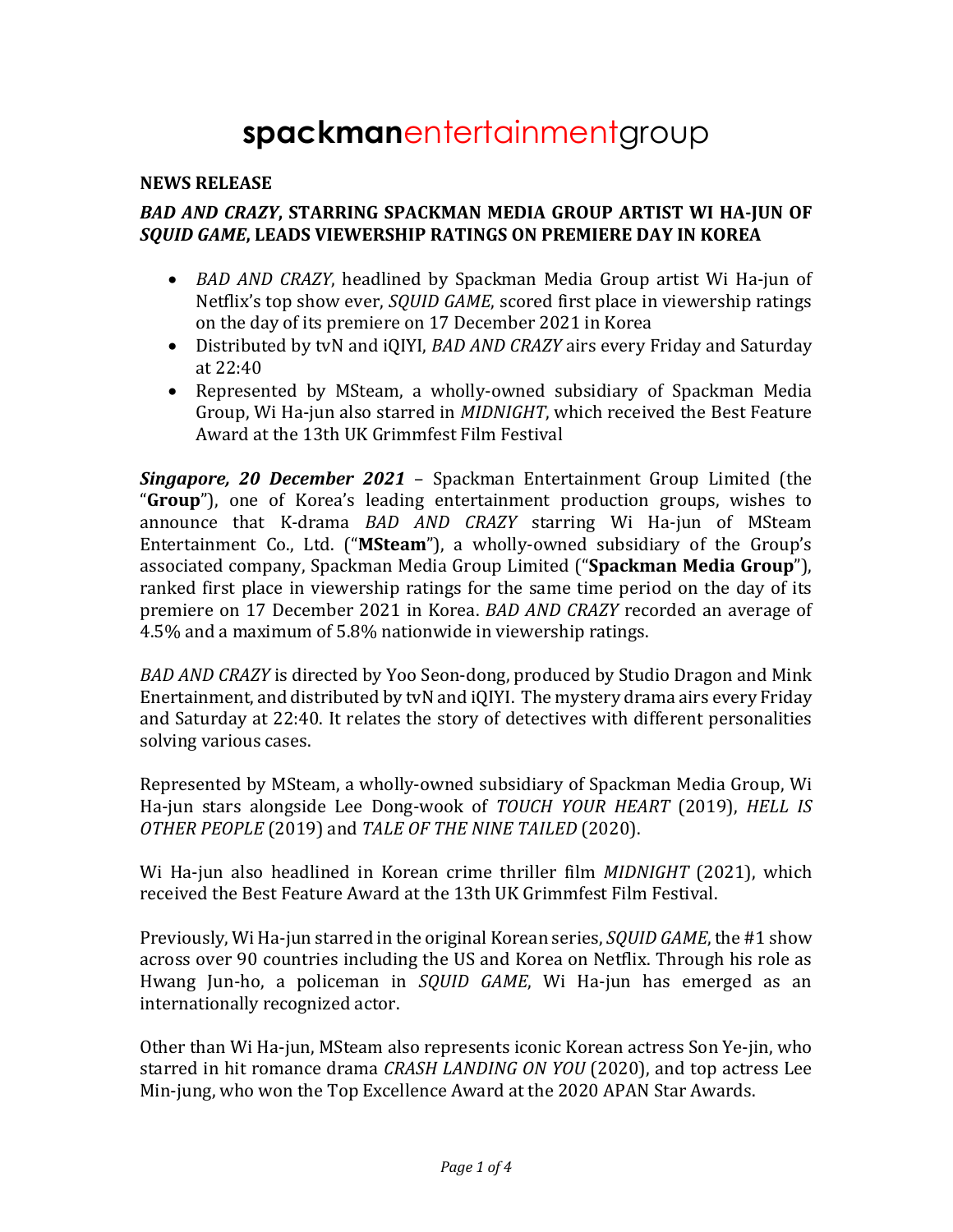## **About Spackman Entertainment Group Limited**

Spackman Entertainment Group Limited ("SEGL" or the "Company"), and together with its subsidiaries, (the "**Group**"), founded in 2011 by Charles Spackman, is one of Korea's leading entertainment production groups. SEGL is primarily engaged in the independent development, production, presentation, and financing of theatrical motion pictures in Korea. According to Variety, Korea was the world's fourth largest box office market in 2019, behind only North America, China and Japan.

Since incorporation in 2011, SEGL had produced more than 30 films including a number of highest grossing and award-winning films in Korea, namely #ALIVE (2020), *CRAZY ROMANCE* (2019), *DEFAULT* (2018), *MASTER* (2016), *THE PRIESTS* (2015), *SNOWPIERCER* (2013), *COLD EYES* (2013) and *ALL ABOUT MY WIFE* (2012).

The Group also invests into and produces Korean television dramas. In addition to our content business, we also own equity stakes in entertainment-related companies and film funds that can financially and strategically complement our existing core operations. SEGL is listed on the Catalist of the Singapore Exchange Securities Trading Limited under the ticker 40E.

## *Production Labels*

SEGL owns Novus Mediacorp Co., Ltd. ("Novus Mediacorp"), an investor, presenter, and/or post-theatrical distributor for a total of 79 films  $(58$  Korean and 21 foreign) including *ROSE OF BETRAYAL, THE OUTLAWS* and *SECRETLY, GREATLY*, which was one of the biggest box office hits of 2013 starring Kim Soo-hyun of MY LOVE FROM *THE STARS*, as well as *FRIEND 2: THE GREAT LEGACY*. In 2012, Novus Mediacorp was also the post-theatrical rights distributor of *ALL ABOUT MY WIFE*, a top-grossing romantic comedy produced by Zip Cinema. In 2018, *THE OUTLAWS*, co-presented by Novus Mediacorp broke the all-time highest Video On Demand ("**VOD**") sales records in Korea. For more information on Novus Mediacorp, do visit http://novusmediacorp.com. 

The Company owns a 100% equity interest in Simplex Films Limited ("**Simplex Films**") which is an early stage film production firm. The maiden film of Simplex Films, *JESTERS: THE GAME CHANGERS* (2019), was released in Korea on 21 August 2019. Simplex Films has several line-up of films including *HURRICANE BROTHERS* (working title).

The Company owns a 100% equity interest in Take Pictures Pte. Ltd. ("Take **Pictures**") which produced *STONE SKIPPING* (2020) and *THE BOX* (2021), and shall release *GUARDIAN* (working title) in 2021 tentatively.

The Company owns a 100% equity interest in Greenlight Content Limited ("Greenlight Content") which is mainly involved in the business of investing into dramas and movies, as well as providing consulting services for the production of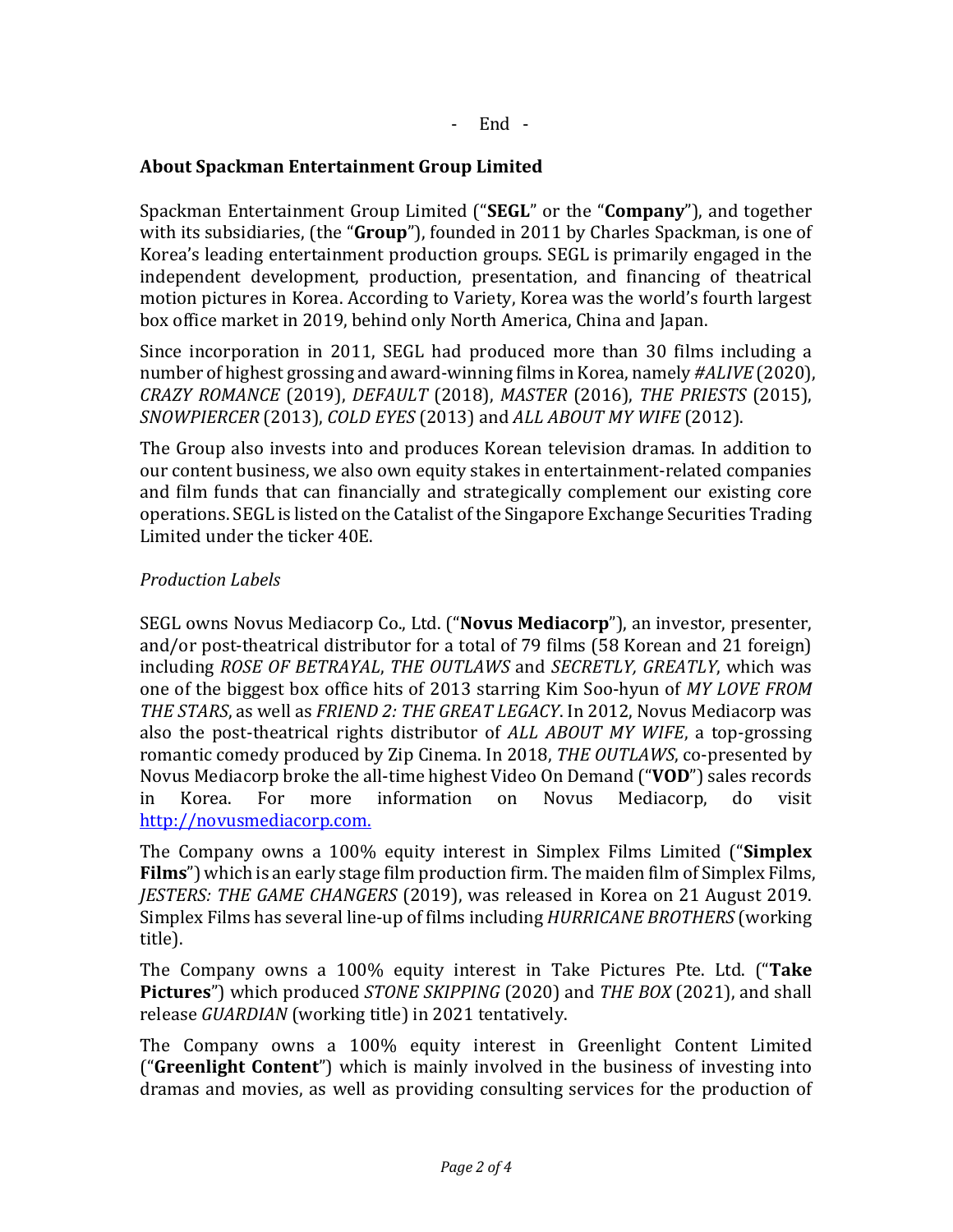Korean content. Through the acquisition of Greenlight Content, the Group's first coproduced drama, MY SECRET TERRIUS, starring top Korean star, So Ji Sub, achieved #1 in drama viewership ratings for its time slot and recorded double digits for its highest viewership ratings. Greenlight Content was one of the main investors of MY *SECRET TERRIUS.*

The Company owns a 20% equity interest in The Makers Studio Co. Ltd., which plans to produce and release four upcoming films, the first of which will be *THE ISLAND OF* THE GHOST'S WAIL, a comedy horror film.

Our films are theatrically distributed and released in Korea and overseas markets, as well as for subsequent post-theatrical worldwide release in other forms of media, including online streaming, cable TV, broadcast TV, IPTV, video-on-demand, and home video/DVD, etc. We release all of our motion pictures into wide-theatrical exhibition initially in Korea, and then in overseas and ancillary markets.

## *Talent Representation*

The Company holds an effective shareholding interest of 43.88% in Spackman Media Group Limited ("SMGL"). SMGL, a company incorporated in Hong Kong, together with its subsidiaries, is collectively one of the largest entertainment talent agencies in Korea in terms of the number of artists under management, including some of the top names in the Korean entertainment industry. SMGL operates its talent management business through renowned agencies such as MSteam Entertainment Co., Ltd. (Son Ye-jin, Lee Min-jung, Ko Sung-hee), UAA&CO Inc. (Song Hye-kyo, Yoo Ah-in, Park Hyung-sik), Fiftyone K Inc. (So Ji Sub, Ok Taec-yeon), SBD Entertainment Inc. (Son Suk-ku), and Kook Entertainment Co., Ltd. Through these full-service talent agencies in Korea, SMGL represents and guides the professional careers of a leading roster of award-winning actors/actresses in the practice areas of motion pictures, television, commercial endorsements, and branded entertainment. SMGL leverages its unparalleled portfolio of artists as a platform to develop, produce, finance and own the highest quality of entertainment content projects, including theatrical motion pictures, variety shows and TV dramas. This platform also creates and derives opportunities for SMGL to make strategic investments in development stage businesses that can collaborate with SMGL artists. SMGL is an associated company of the Company.

The Company owns a 100% equity interest in Constellation Agency Pte. Ltd. ("Constellation Agency"). Constellation Agency, which owns The P Factory Co., Ltd. ("The P Factory") and Platform Media Group Co., Ltd. ("PMG"), is primarily involved in the business of overseas agency for Korean artists venturing into the overseas market. The P Factory is an innovative marketing solutions provider specializing in event and branded content production. PMG is a talent management agency which represents and manages the careers of major artists in film, television, commercial endorsements and branded entertainment.